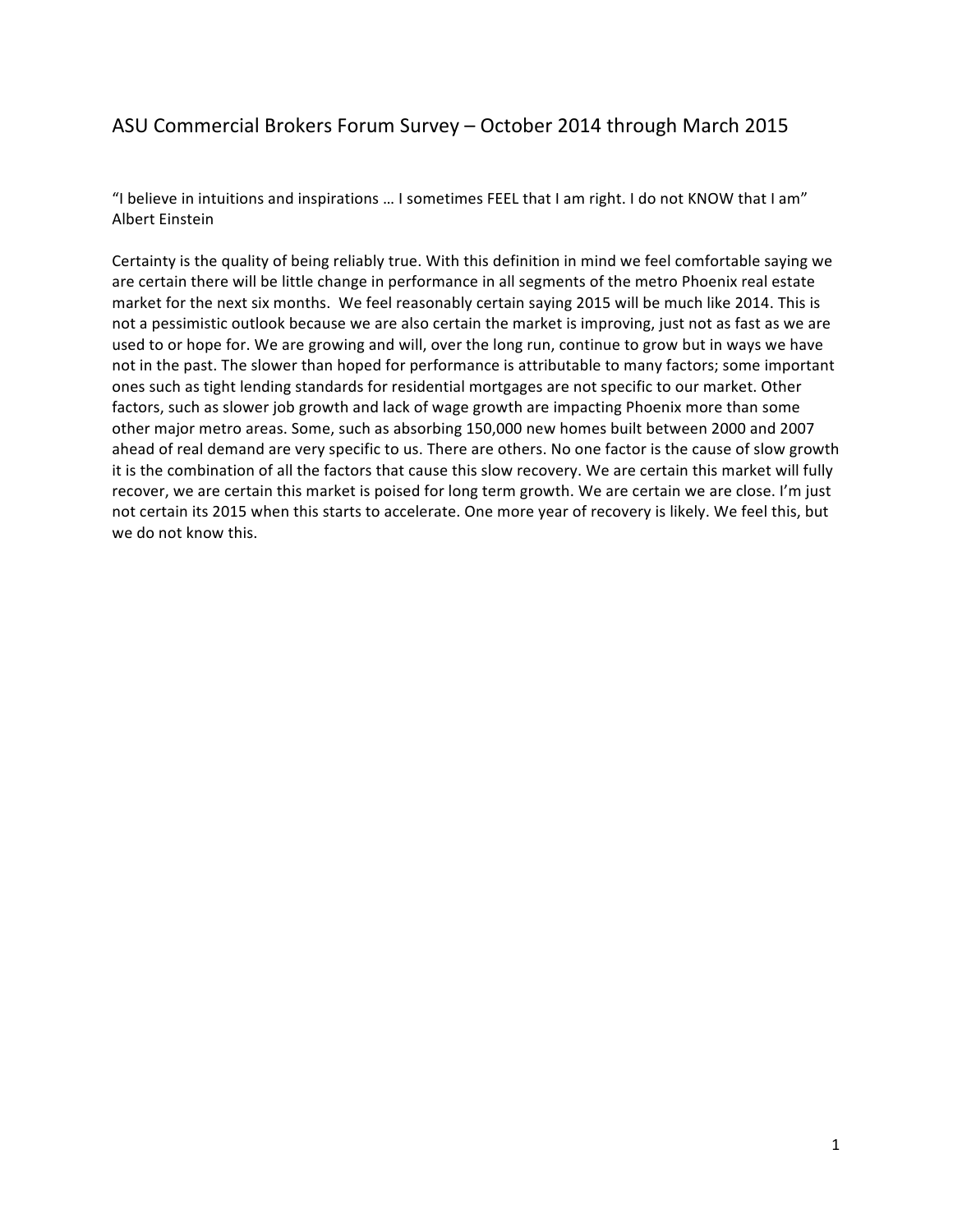### **Consensus Statement on the Overall Market:**

- The overall market is still shaky but optimistic; it is all about market segmentation and submarket specific product.
- We are poised  $-$  "armed and dangerous"  $-$  we are ready for expansion.
- Growing but slowly; close to a tipping point.
- We are seeing accelerated growth in certain areas, where other more mature metro areas are presently stagnant.

# **Where are we in the Cycle?**



### In what direction is the Metro Phoenix market moving?

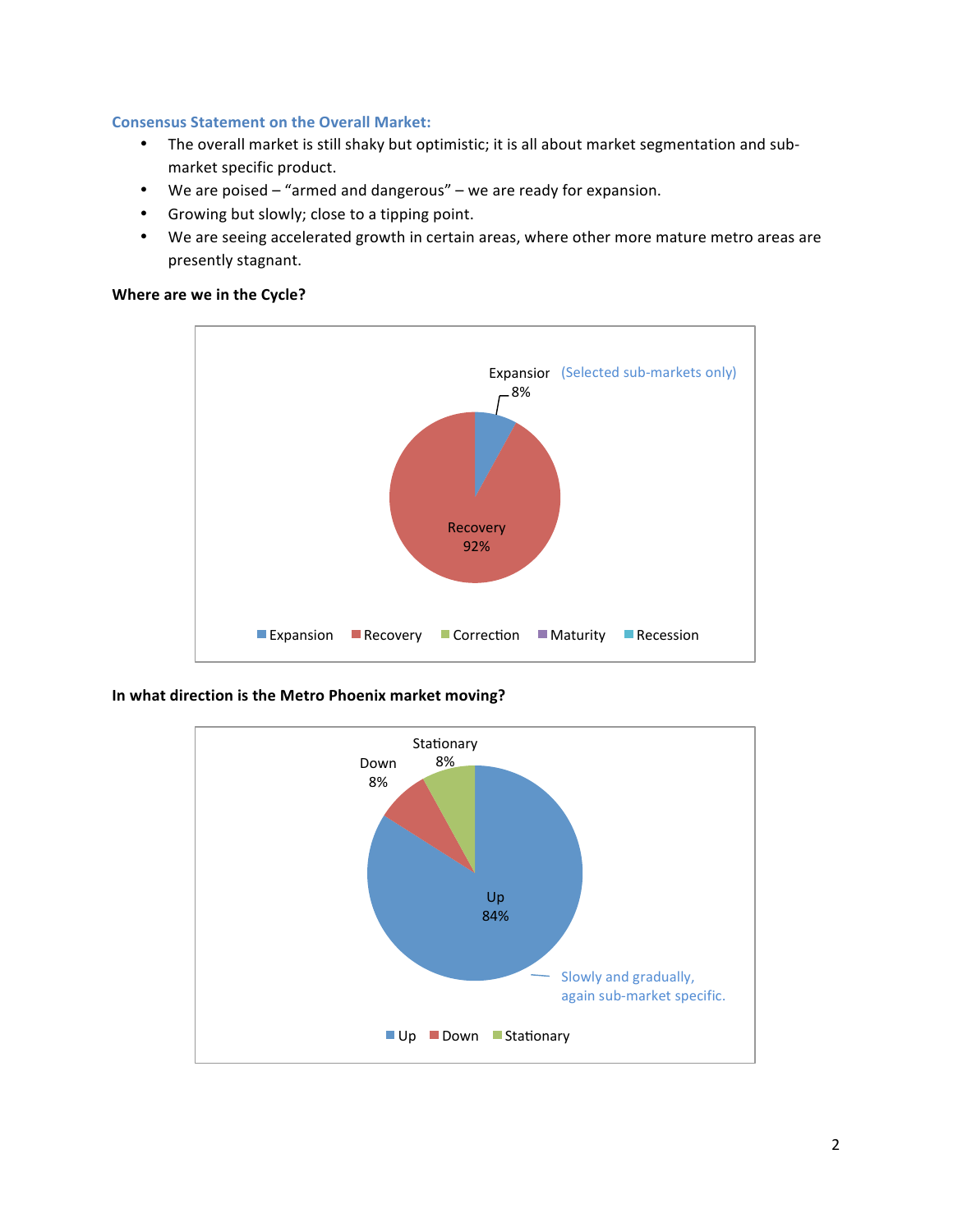Will the number of people who have stopped working or stopped looking for work affect commercial **real estate markets?\***



Is uncertainty in the Federal Government affecting the commercial real estate market and hindering **our local growth potential?** 

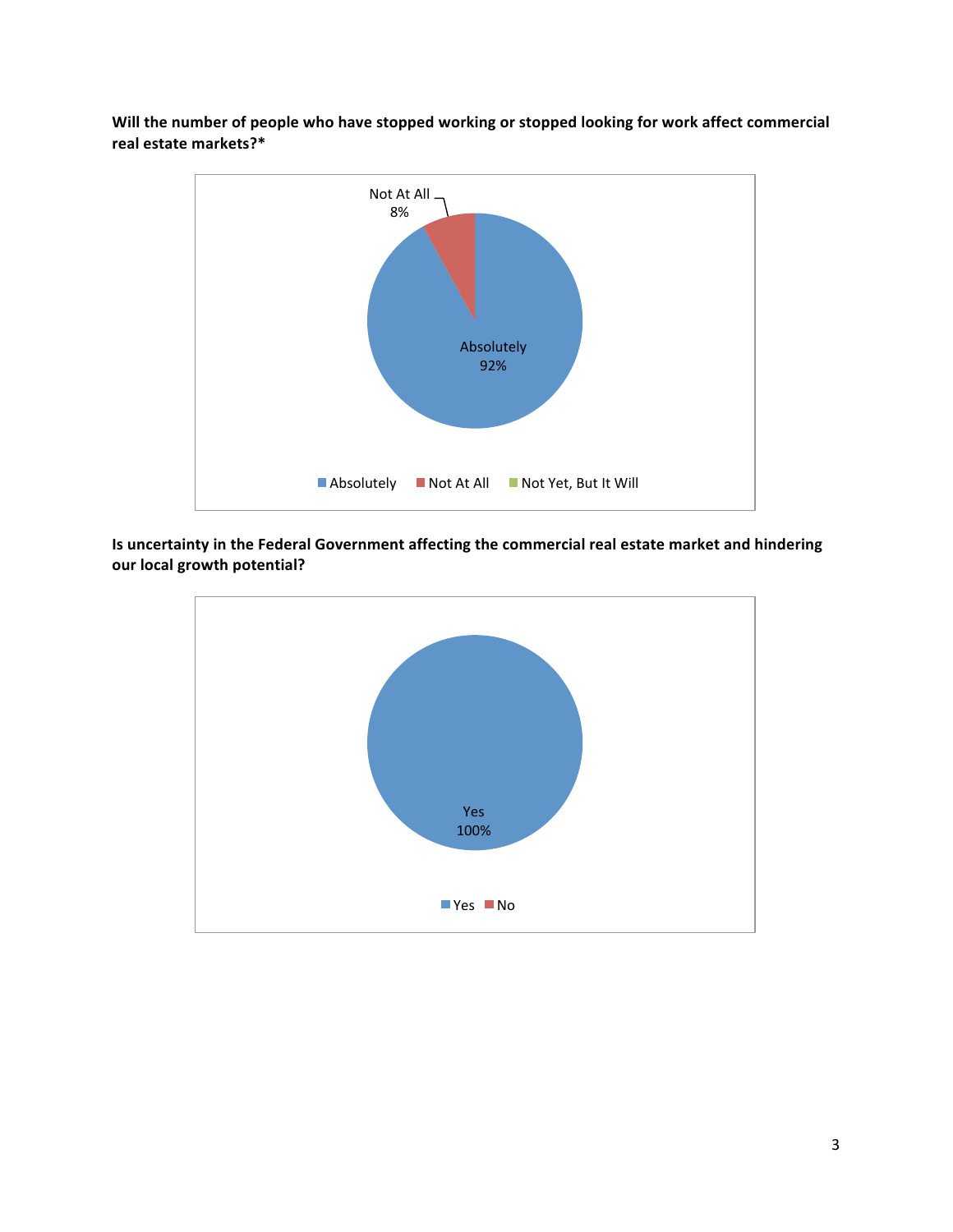

# **What is the overall feeling about the Metro Phoenix commercial real estate market?**

#### **Consensus Statement on Multi Family:**

• Overall recovery is a positive word – investors are looking to invest in recovery markets versus markets that are already recovered and we are seen as a recovery market.



Up Down Stationary

**Where are Apartment Vacancy Rates headed in the next 6 months (October 2014 - March 2015)?**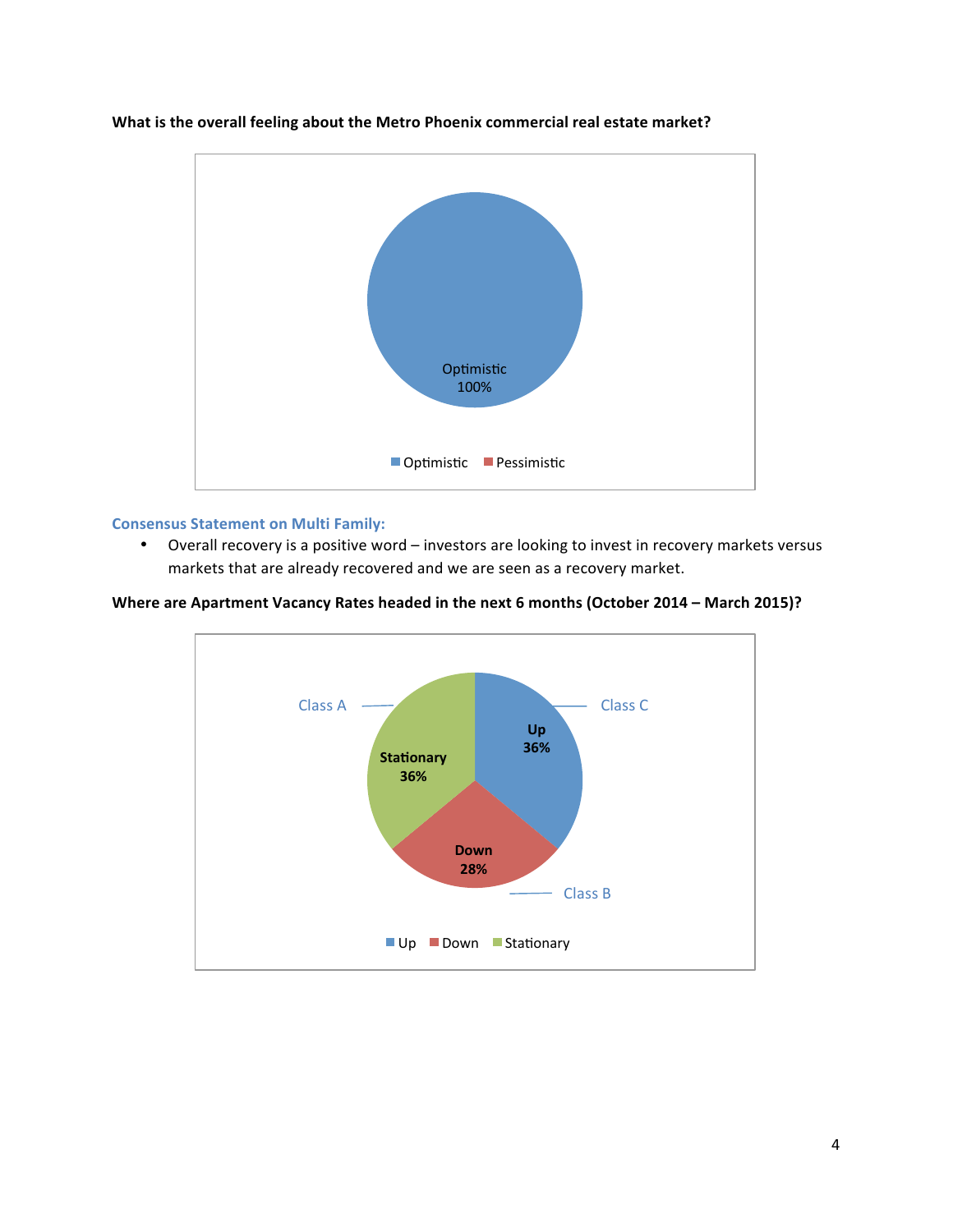

**Where are Apartment Rents headed in the next 6 months (October 2014 – March 2015)?** 

Which Multifamily property class will realize the greatest rent growth in the next 6 months (October **2014 – March 2015)?**

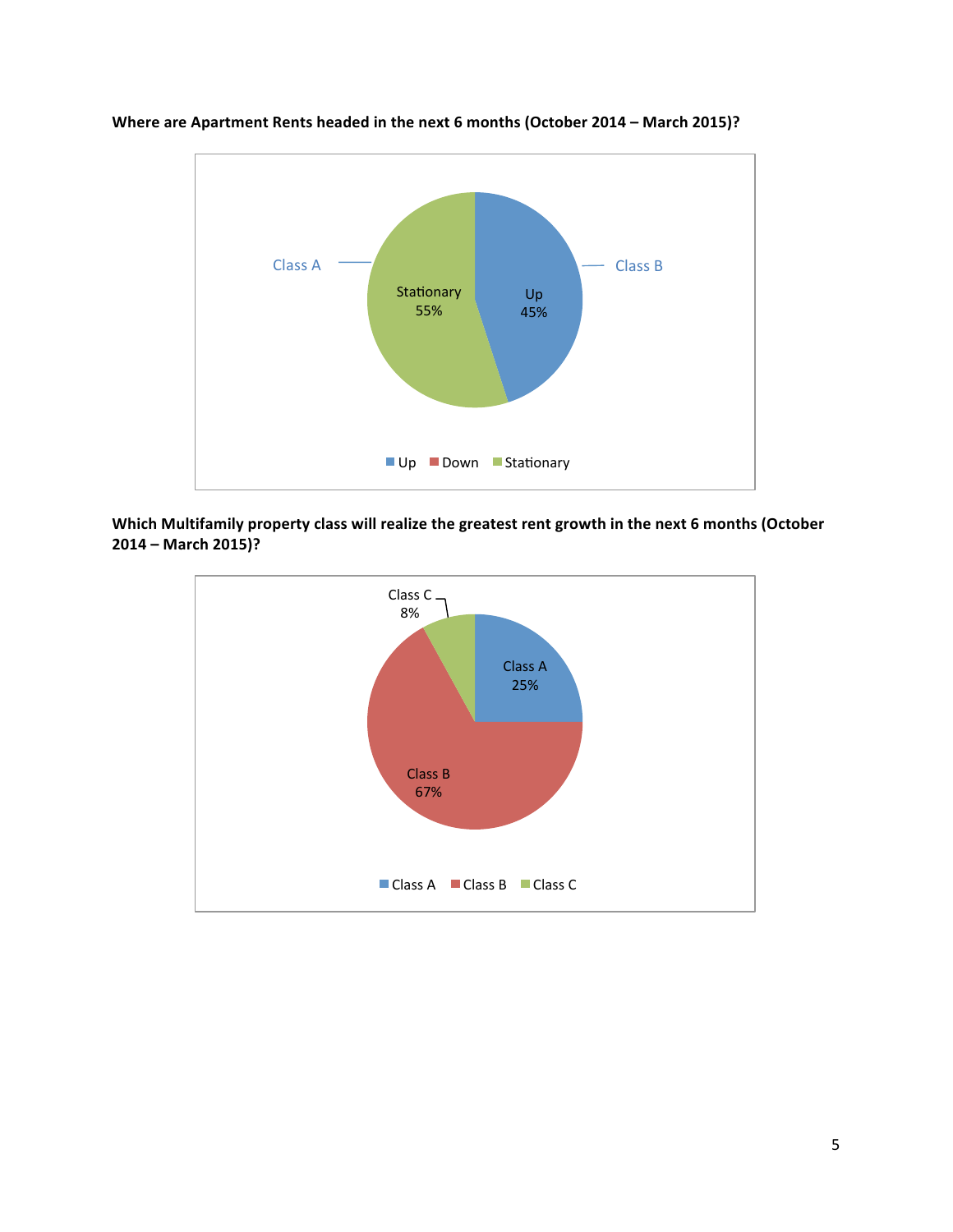#### **Consensus Statement on Industrial**

• Very stable, manufacturing is very promising and small and mid-size users are very active.

# Where are Big Box Industrial Vacancy Rates headed in the next 6 months (October 2014 - March **2015)?**



#### **Where are Big Box Industrial Rents headed in the next 6 months (October 2014 - March 2015)?**

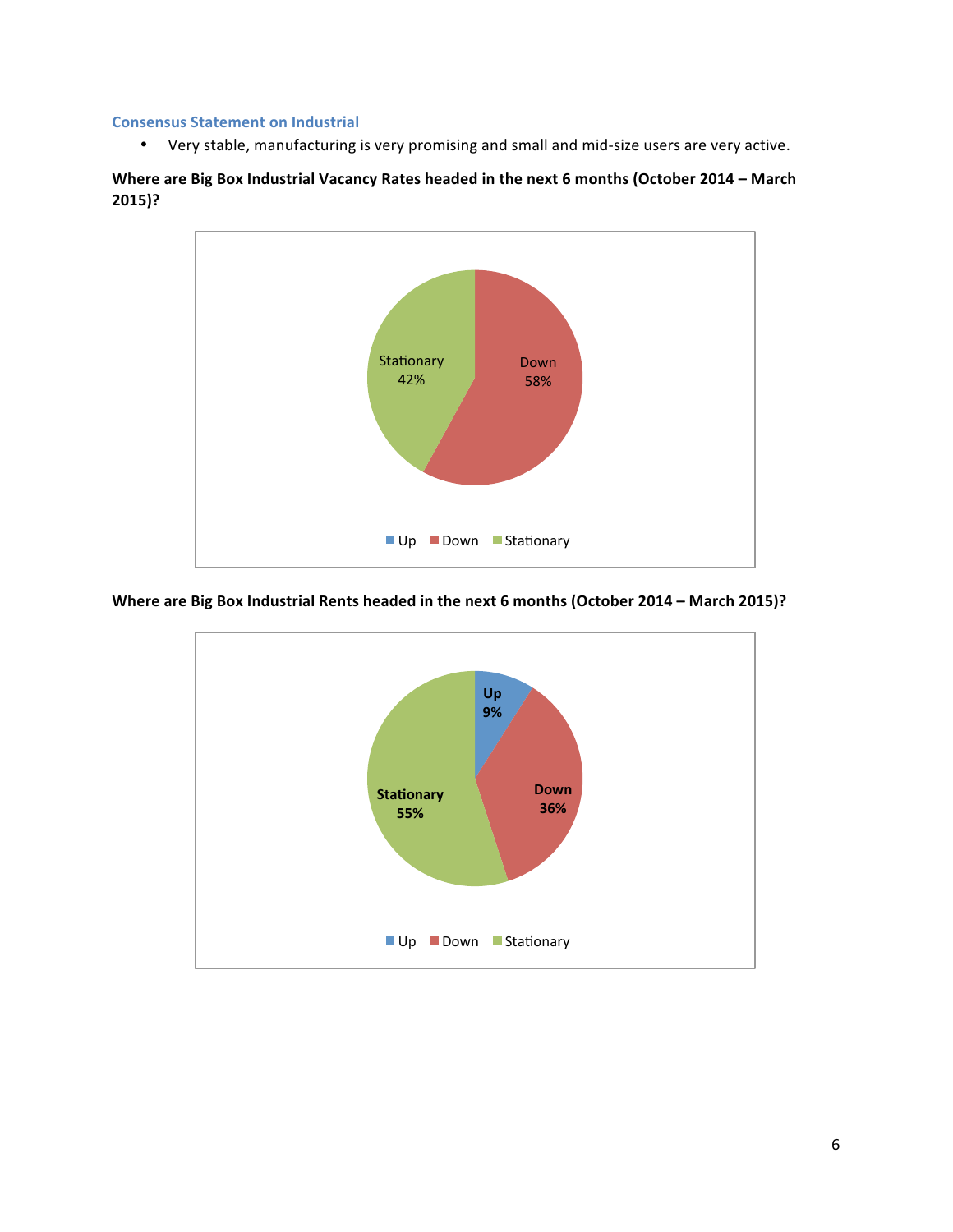#### **Is this a Tenant or Landlord Industrial market?**



# **Consensus Statement on Office Market:**

- Capital is way ahead of the leasing market right now new product has to have increase in pricing/rent.
- Certain submarkets are attractive because of live/work/shop characteristics.
- Well positioned product in good submarkets is being traded and prices are slowly ticking up.

# **Where are Office Vacancy Rates headed in the next 6 months (October 2014 - March 2015)?**

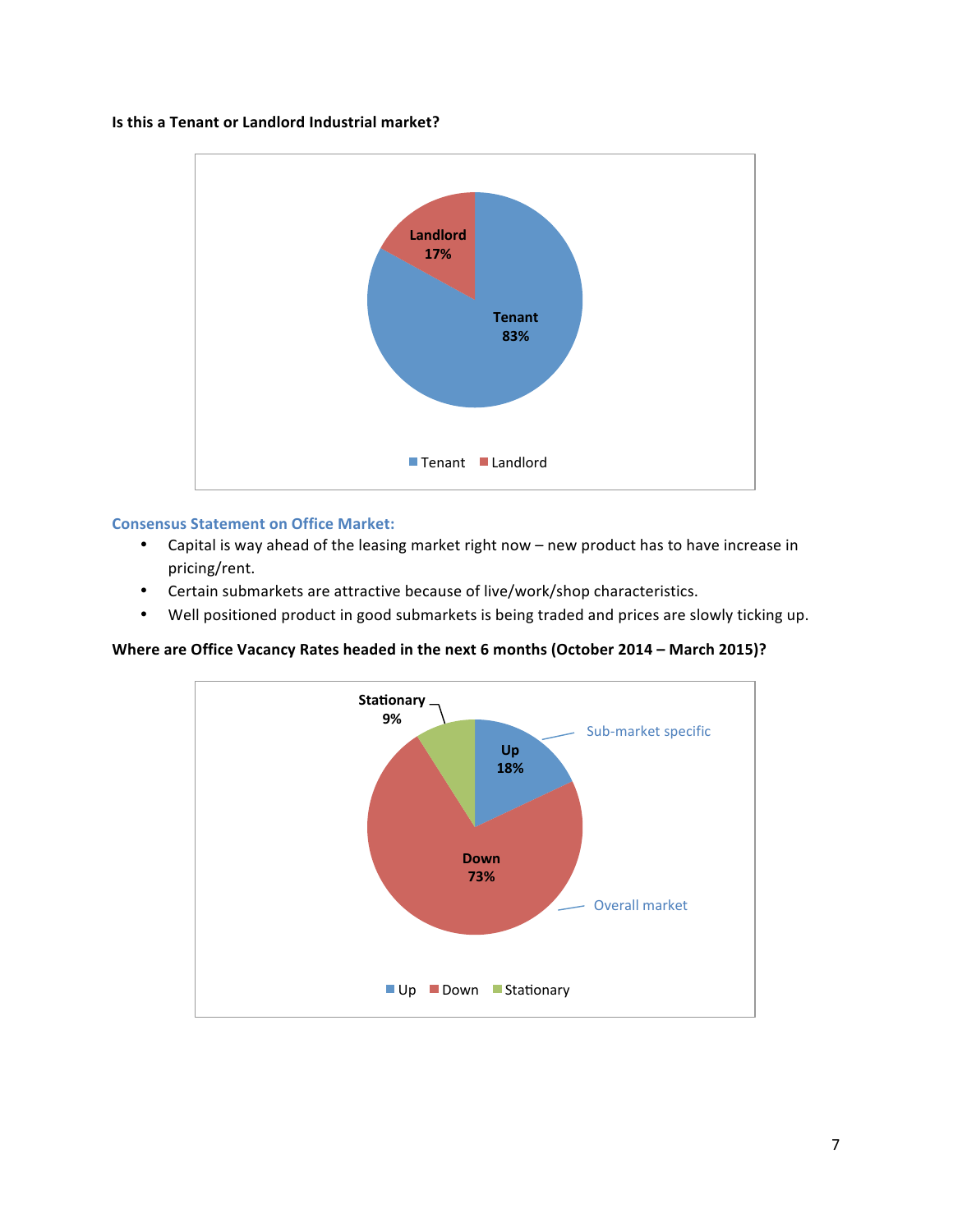



**Is this a Tenant or Landlord Office market?** 

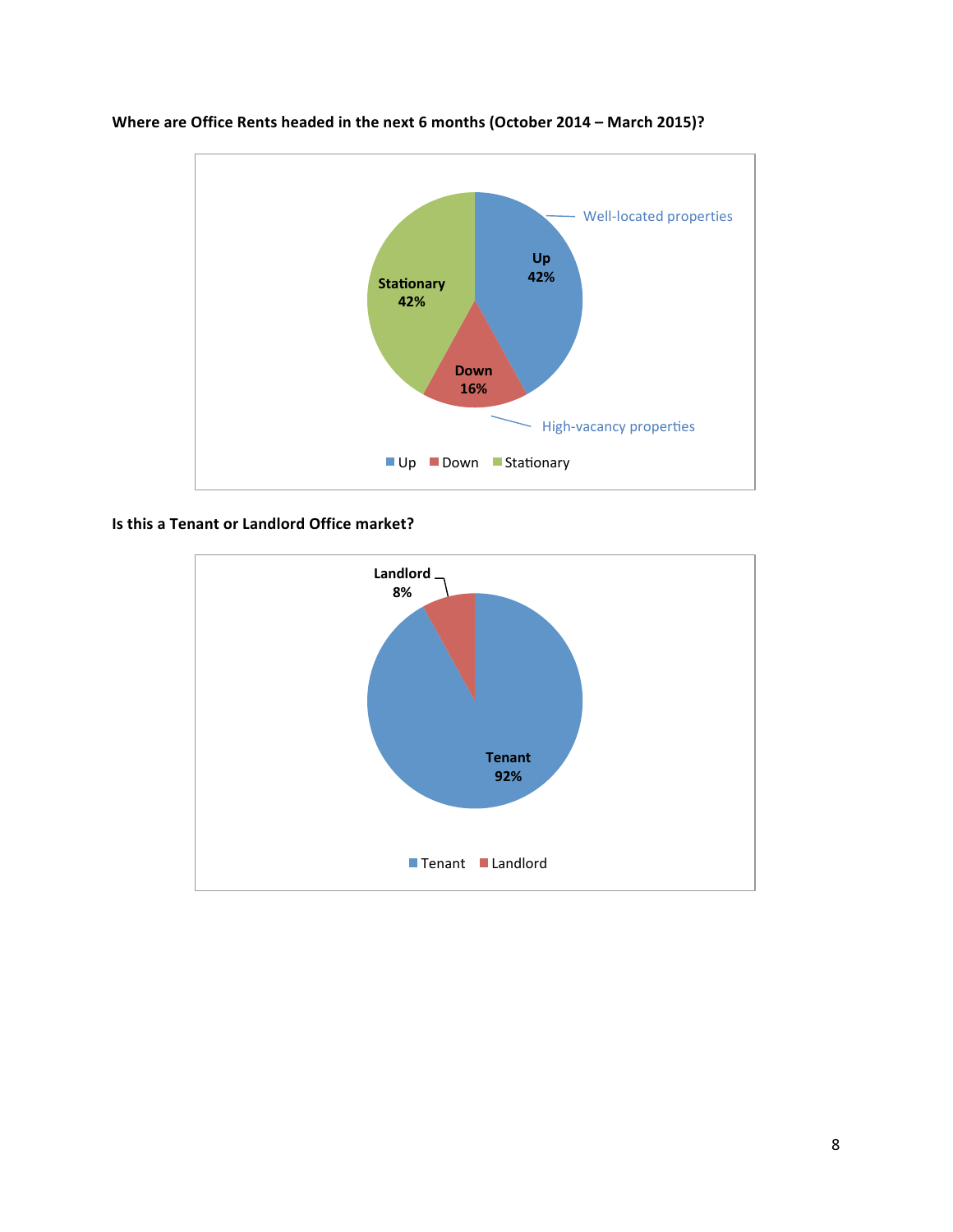#### **Consensus statement on Retail:**

- We will continue to see the prolonged effect of the recession over the next couple of years.
- It will be 2016 or later in the decade before anything new comes on the market.
- Rents will be stationary but Tenant Improvements will edge higher as uses change in existing centers.



**Where are Retail Vacancy Rates headed in the next 6 months (October 2014 – March 2015)?** 

**Where are Retail - Anchored Center Rents headed in the next 6 months (October 2014 – March 2015)?** 

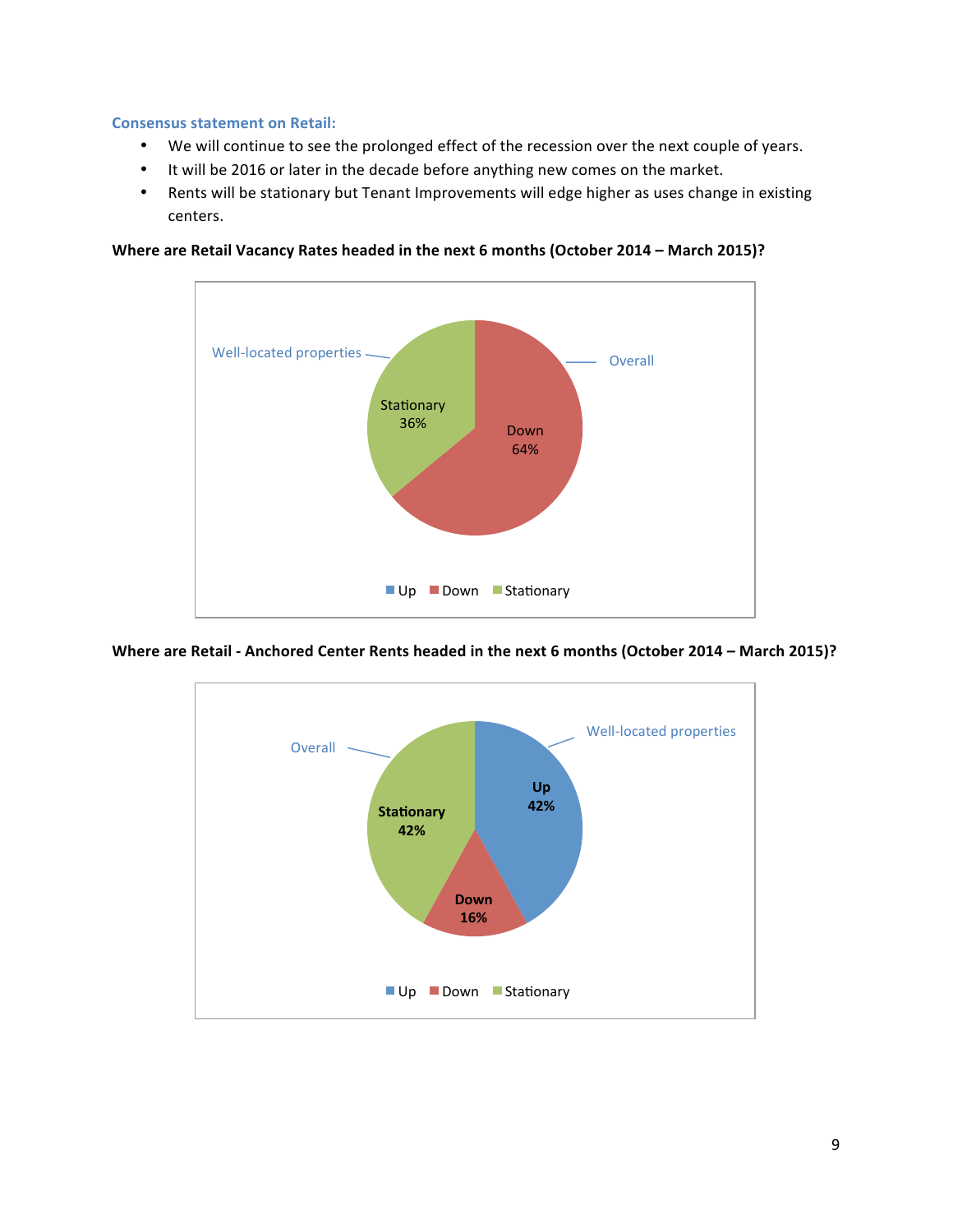Where are Retail - Unanchored Center Rents headed in the next 6 months (October 2014 – March **2015)?**



Where are Retail - Big Box (over 25K square feet) Rents headed in the next 6 months (October 2014 – **March 2015)?**

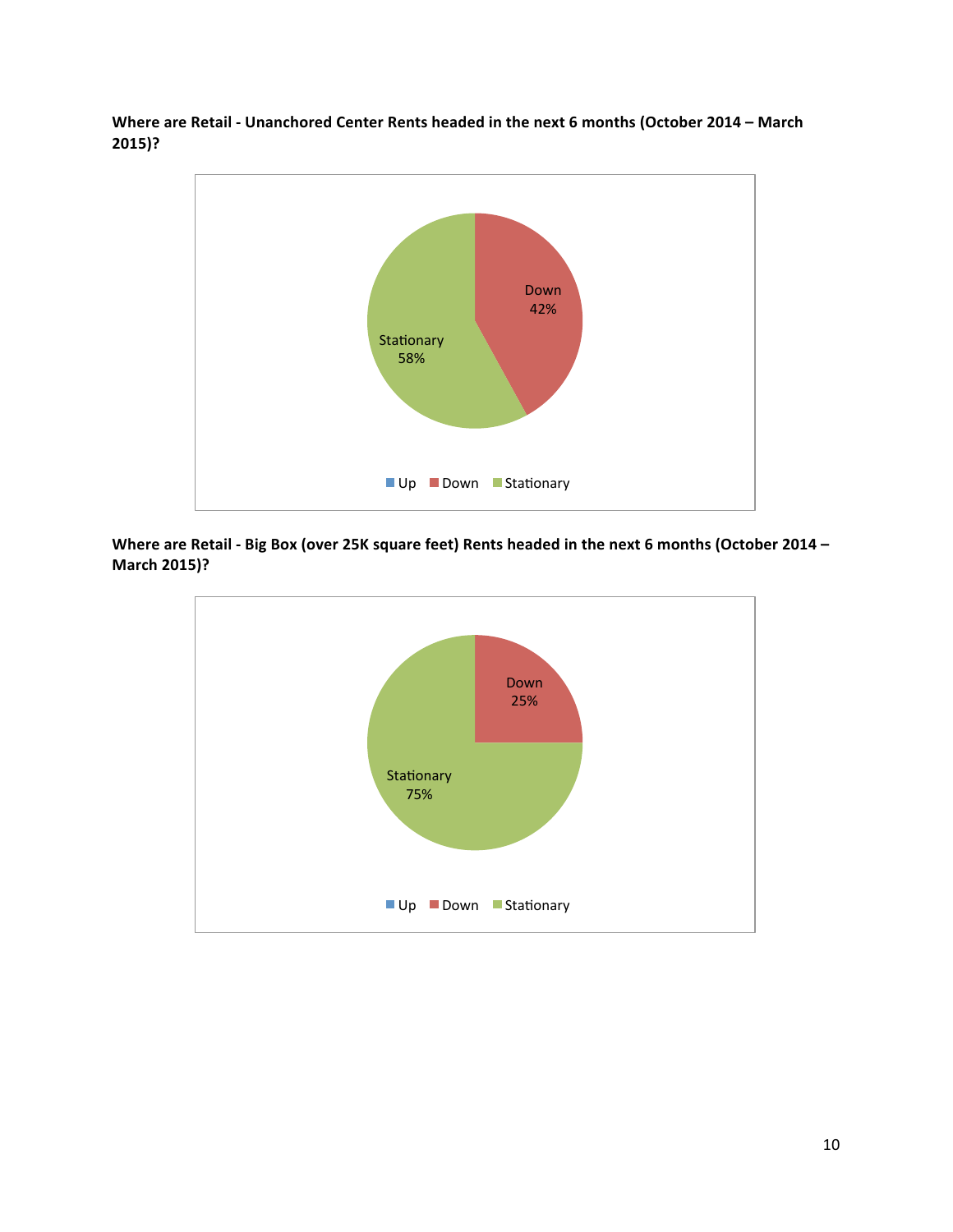# **Is this a Tenant or Landlord Retail market?**



# **Consensus on Capital Markets:**

• Cap rates should not be going up, they are stationary and considering the amount of money chasing yield, they could possibly push cap rates a little lower for certain product types.

Where are Interest Rates for commercial loans headed in the next 6 months (October 2014 – March **2015)?**

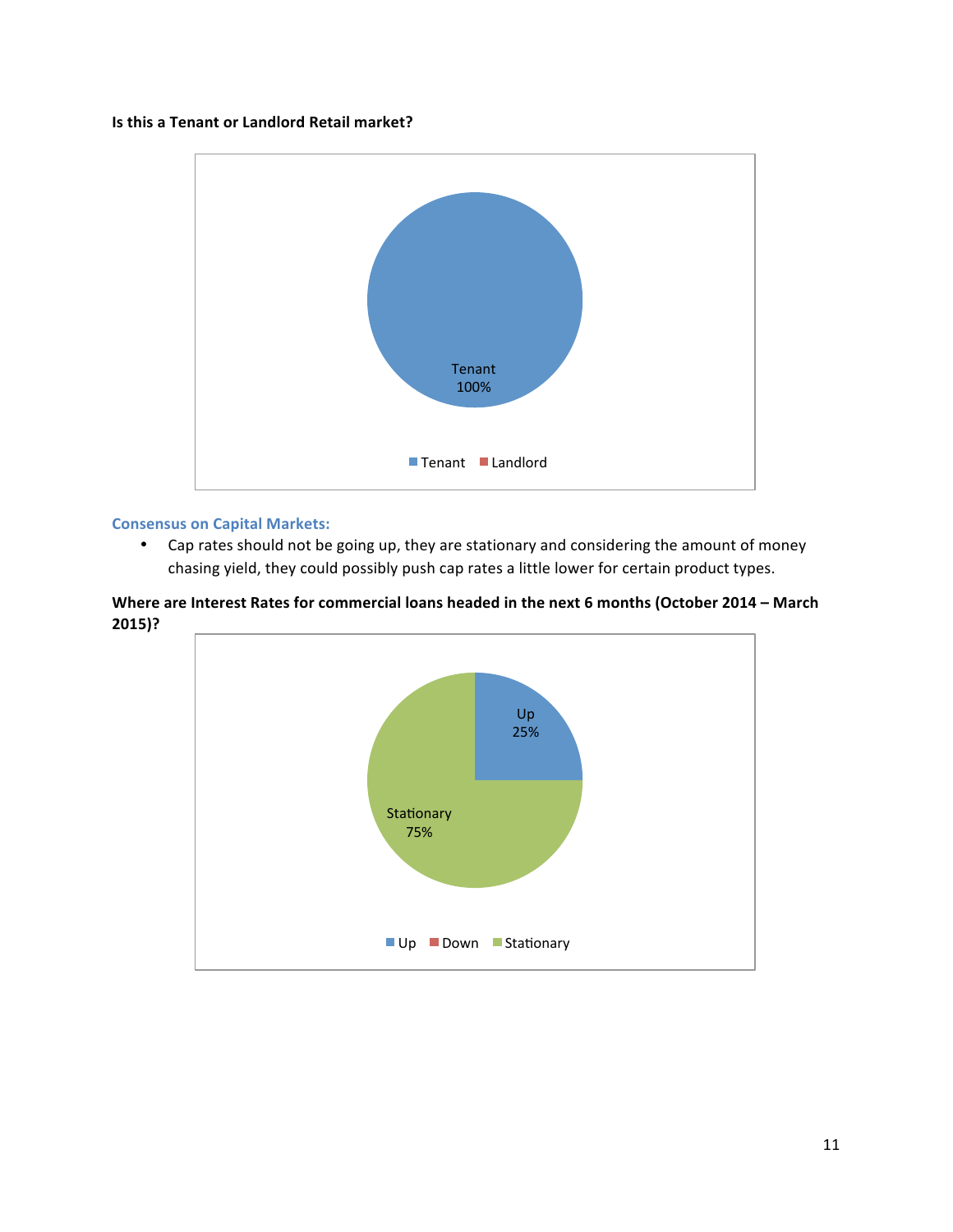

**Where are Investor Returns headed in the next 6 months (October 2014 – March 2015)?** 

Has Cap Rate Compression helped effect gains in core real estate values over the 4th Quarter of 2013?

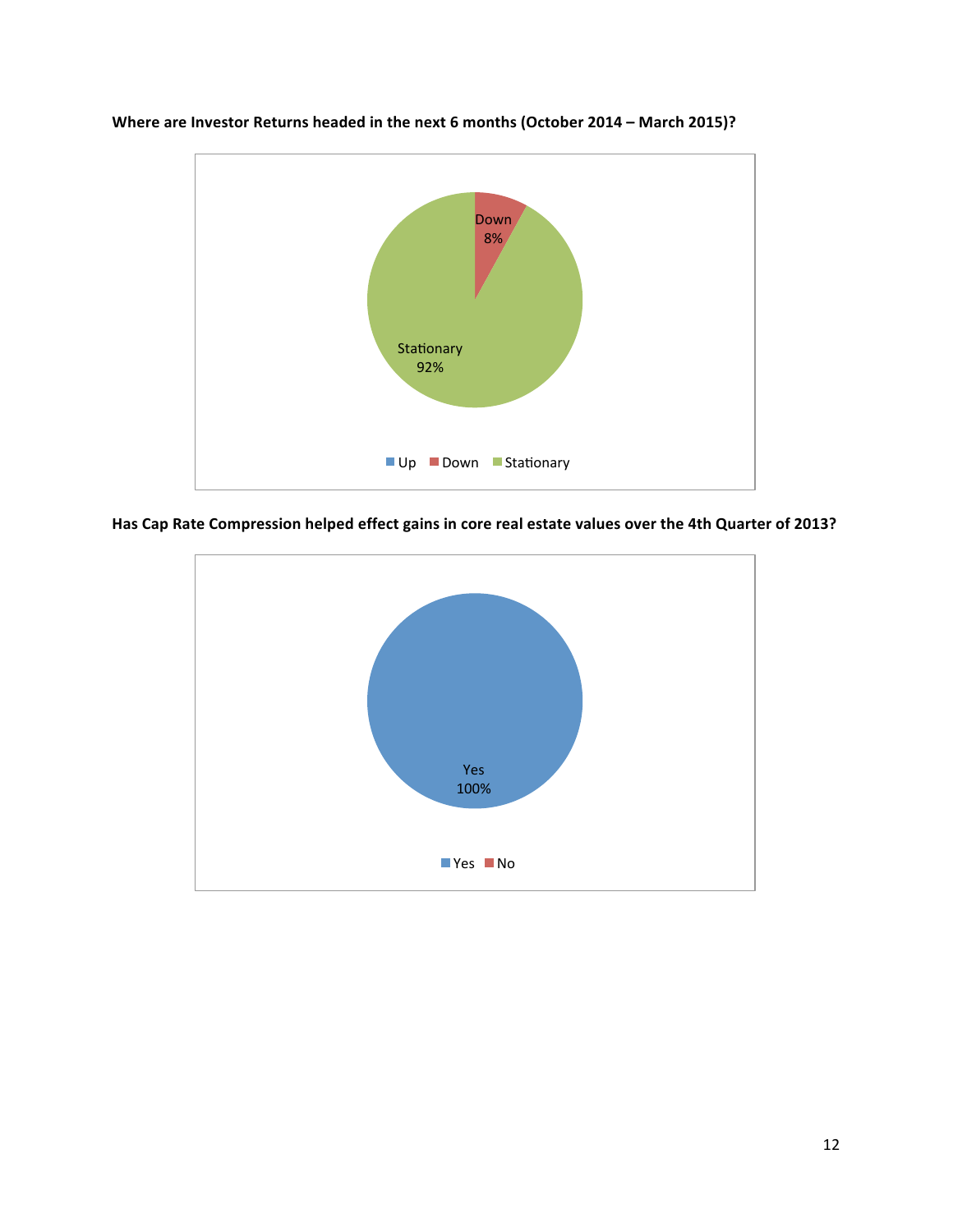

#### **Will Cap Rate Compression continue in the First Quarter of 2014?**

#### **Consensus on Land and Home Markets:**

- Still optimistic that the fundamentals are good, people are still moving here; although the cost of land is becoming problematic.
- **•** Optimistic there will be a buying season this coming year.

**Is the tight inventory for homes on the market affecting the commercial side at all?** 

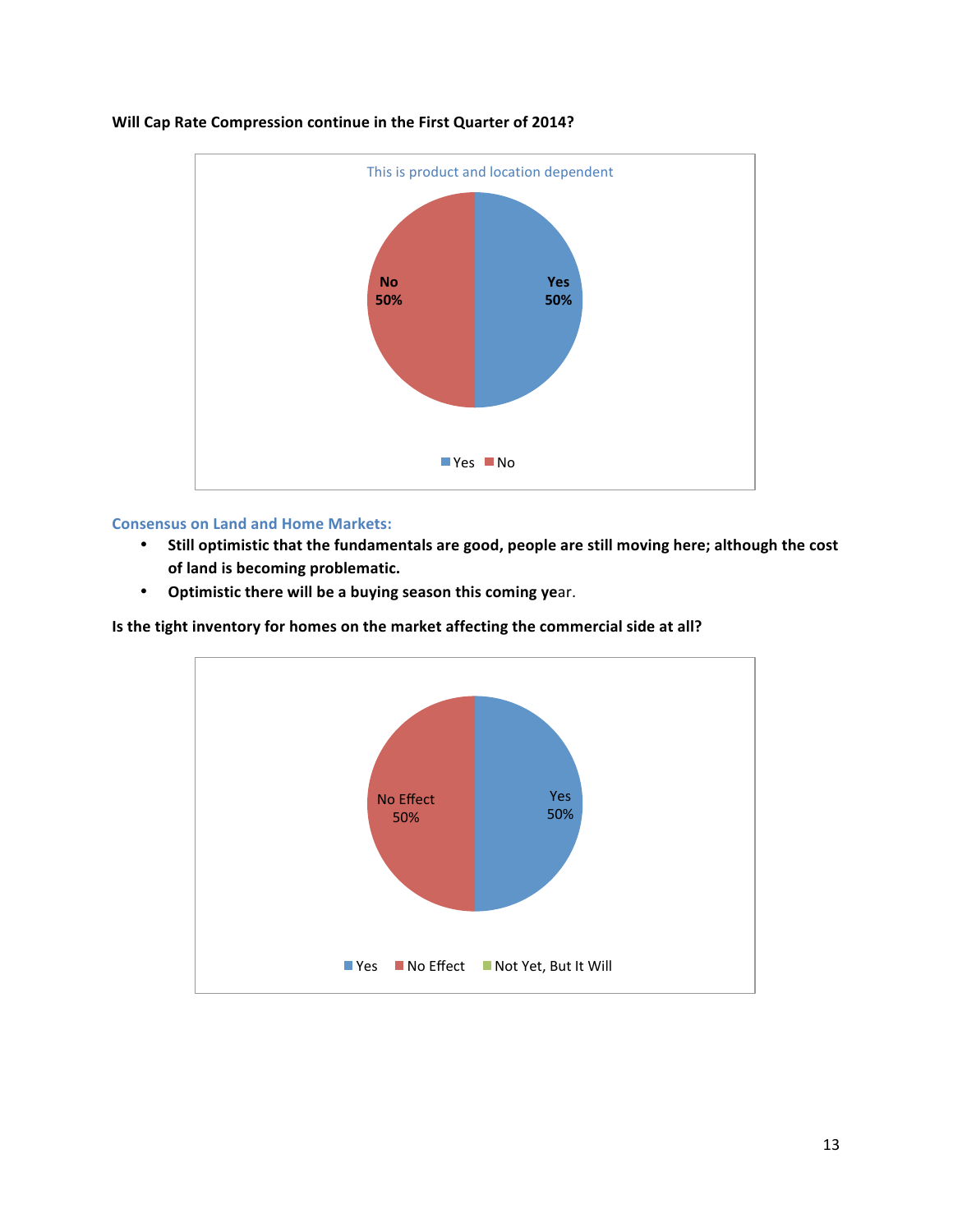# Have land prices reached their peak?



# Have homebuilders stopped buying land?